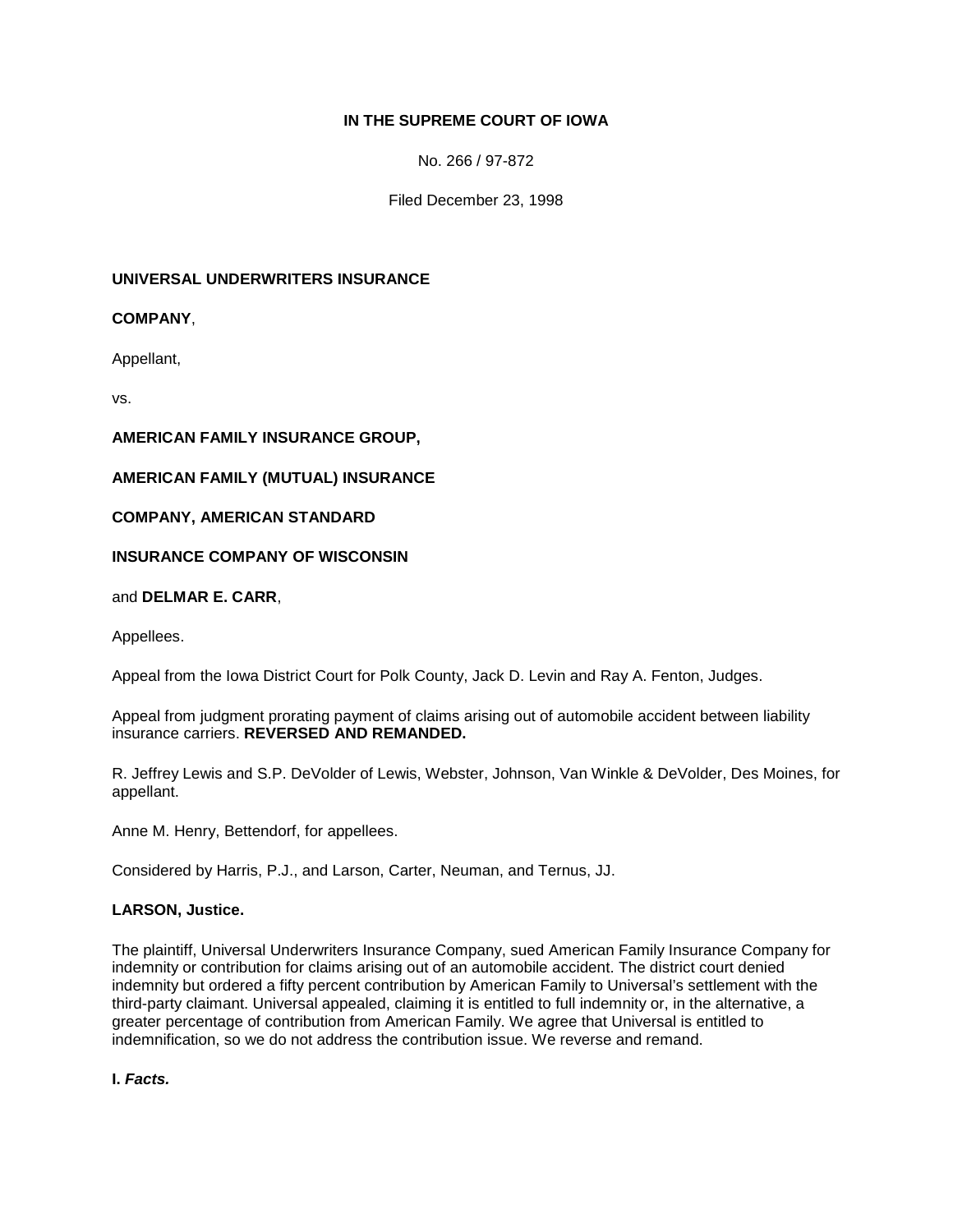The facts are undisputed. In 1992 Delmar E. Carr took his car to be repaired at the Shottenkirk, Inc. garage. Shottenkirk provided Carr with a "loaner" vehicle, a 1991 Geo Prizm, while Carr's vehicle was in the shop. While Carr was driving the Prizm, he collided with a vehicle owned and driven by Terry Bell. Carr was at fault in the collision.

Bell sued Carr, as the driver, and Shottenkirk, as the owner of the Prizm. Bell's allegation of liability against Shottenkirk was based solely on Iowa Code section 321.493 (1991), our owner's liability statute. Shottenkirk was insured by Universal Insurance Company. Universal settled with Bell for \$50,000 in personal injury damages and approximately \$2000 in property damage. Bell released both Shottenkirk and Carr. Universal sued Carr and American Family for indemnification or contribution.

Carr's American Family policy included this "other insurance" provision:

If there is other auto liability insurance for a loss covered by this Part, we will pay our share according to this policy's proportion of the total of all liability limits. But, any insurance provided under this Part for a vehicle you do not own is excess over any other collectible auto liability insurance.

Under Universal's policy, Shottenkirk was the named insured. The policy also covered other insureds, which the policy defined as "[a]ny other person or organization required by law to be an INSURED while using an AUTO covered by this Coverage Part within the scope of YOUR [*i.e.* Shottenkirk's] permission." The key question, for purposes of this case, is whether Carr was "required by law to be an insured" within the meaning of this policy provision. Universal claims that Carr was not required by law to be an insured, and he was therefore not covered by the Universal policy issued to Shottenkirk. American Family contends that Carr was required by law to be an insured, and therefore, Universal cannot escape liability under its policy. The district court agreed with American Family's interpretation.

Shottenkirk, as owner of the vehicle, was liable under our owner's liability statute, which provides: "In all cases where damage is done by any motor vehicle by reason of negligence of the driver, and driven with the consent of the owner, the owner of the motor vehicle shall be liable for such damage." Iowa Code § 321.493. Ordinarily, if an owner of the vehicle is liable only vicariously by operation of law, such as under Iowa Code section 321.493, the owner may seek indemnity against the operator of the vehicle. *See Daniels v. Hi-Way Truck Equip.*, *Inc.*, 505 N.W.2d 485, 490 (Iowa 1993) (three grounds of indemnity recognized: express contracts, vicarious liability, and breach of independent duty of indemnitor); *see also American Trust & Sav. Bank v. United States Fidelity & Guar. Co.*, 439 N.W.2d 188, 190 (Iowa 1989).

However, in this case if Carr was an insured under the Universal policy, Universal cannot seek indemnification from him because an insurer may not recover through subrogation against its own insured. *AID Ins. Co. v. United Fire & Cas. Co.*, 445 N.W.2d 767, 771 (Iowa 1989). Whether Carr was "required by law" to be an insured, and therefore covered by the Universal policy, turns on the application of our financial responsibility statute, which provides:

> 1. A "motor vehicle liability policy" as said term is used in this chapter shall mean an owner's or an operator's policy of liability insurance, certified as provided in section 321A.19 or section 321A.20 as proof of financial responsibility, and issued, except as otherwise provided in section 321A.20, by an insurance carrier duly authorized to transact business in this state, to or for the benefit of the person named therein as insured.

2. Such owner's policy of liability insurance:

*a.* Shall designate by explicit description or by appropriate reference all motor vehicles with respect to which coverage is thereby to be granted; and